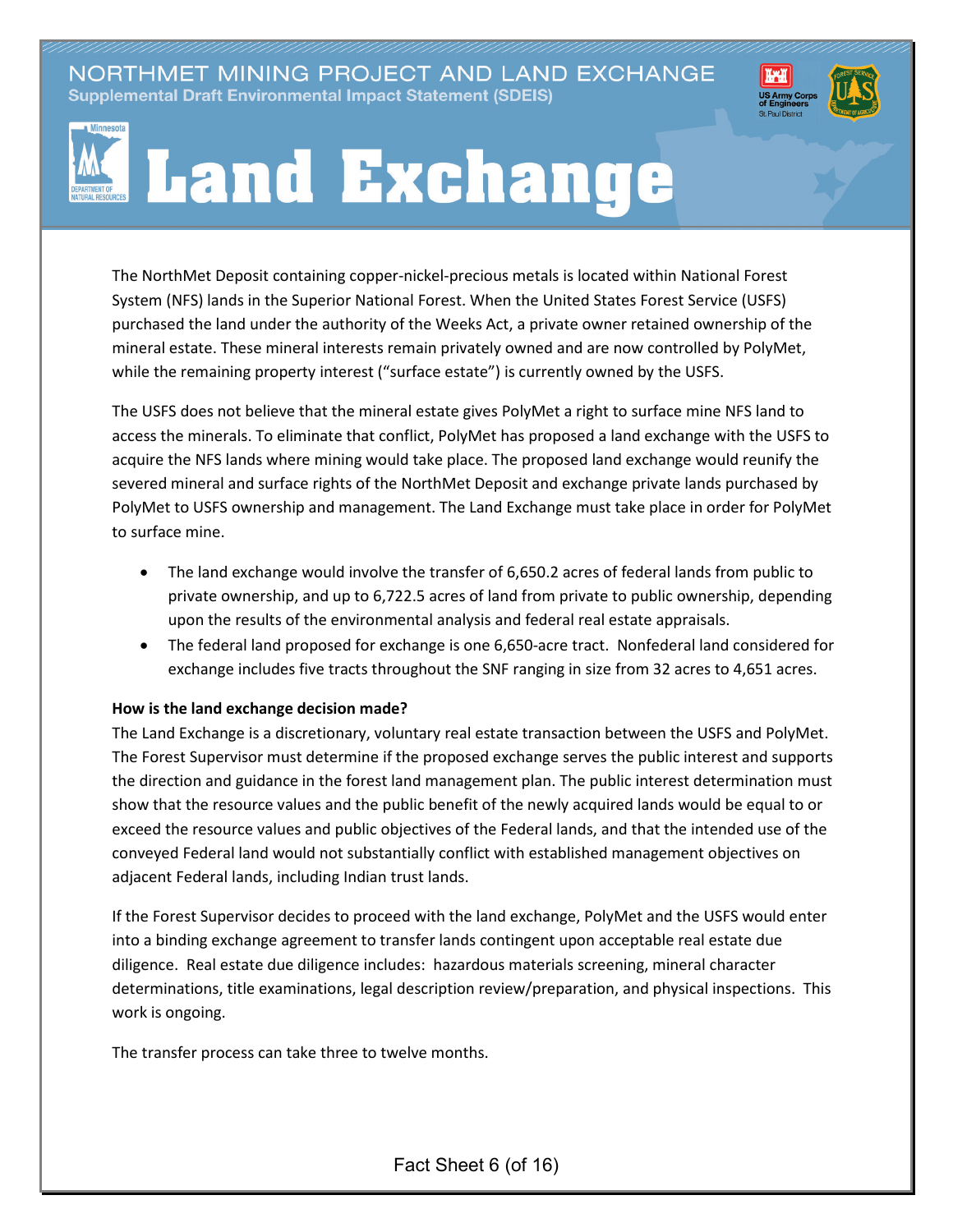## **Potential Effects of the Land Exchange Proposed Action?**

The following net changes to the federal estate would occur as a result of the Land Exchange Proposed Action.

- Net increase of about 580 acres of publicly owned land in the 1854 Ceded Territory.
- Net increase of about 95 acres of DNR-designated public water lakes (2 miles of shoreline) and 5 miles of public water streams.
- Net increase of wild rice beds—Hay Lake contains known wild rice beds (approximately 126 acres).
- Net increase of about 506 acres of wetlands.
- Net decrease of about 1,401 acres of floodplains; however, these floodplains are not Federal Emergency Management Agency (FEMA) regulatory floodplains. There would be no decrease in the amount of regulatory floodplain or increase in the flood damage potential.
- Net increase in waterway acreage and frontage.
- Net increase of about 580 acres of vegetation land cover types.
- Net increase of about 625 acres of landscape ecosystems.
- Net increase of about 580 acres of vegetation land cover types for wildlife habitat.
- Mixed effects for the Canada lynx—increase in suitable habitat for lynx and for snowshoe hare (prey species), although the amount of unsuitable lynx habitat would also increase; decrease of denning habitat; and decrease within designated Lynx Analysis Units (LAUs). Critical lynx habitat would not change regardless of ownership.
- Net increase of number of occurrences and habitat availability for four state-listed species, which include the gray wolf, the bald eagle, the Laurentian tiger beetle, and the trumpeter swan.
- Decrease of 11 plant species; increase of 2 different plant species.
- No expected changes to three additional state-listed species, which include the wood turtle, the eastern heather vole, and the yellow rail.
- Increase in watershed riparian connectivity and aquatic connectivity.
- Potential increase of nine additional fish species.
- Potential increase of six new potential Species of Greatest Conservation Need (SGCN) species.
- Socioeconomic effects:
	- $\circ$  moderate positive economic effects through increased opportunity for forestry and recreation and association employment, earnings, and revenue;
	- $\circ$  undetermined effects for Environmental Justice populations and subsistence activitiesthere would be a loss of subsistence resources and opportunities on the federal lands, and a gain in subsistence resource and opportunities on the non-federal lands.
- Net increase in opportunities for recreational activity.
- Net increase in amount of land controlled by the USFS in the Superior National Forest with Moderate and High Scenic Integrity Objectives.
- No net increase or decrease in any wilderness areas.
- Net increase of about 307 acres of candidate Research Natural Areas (cRNAs) to the federal estate.